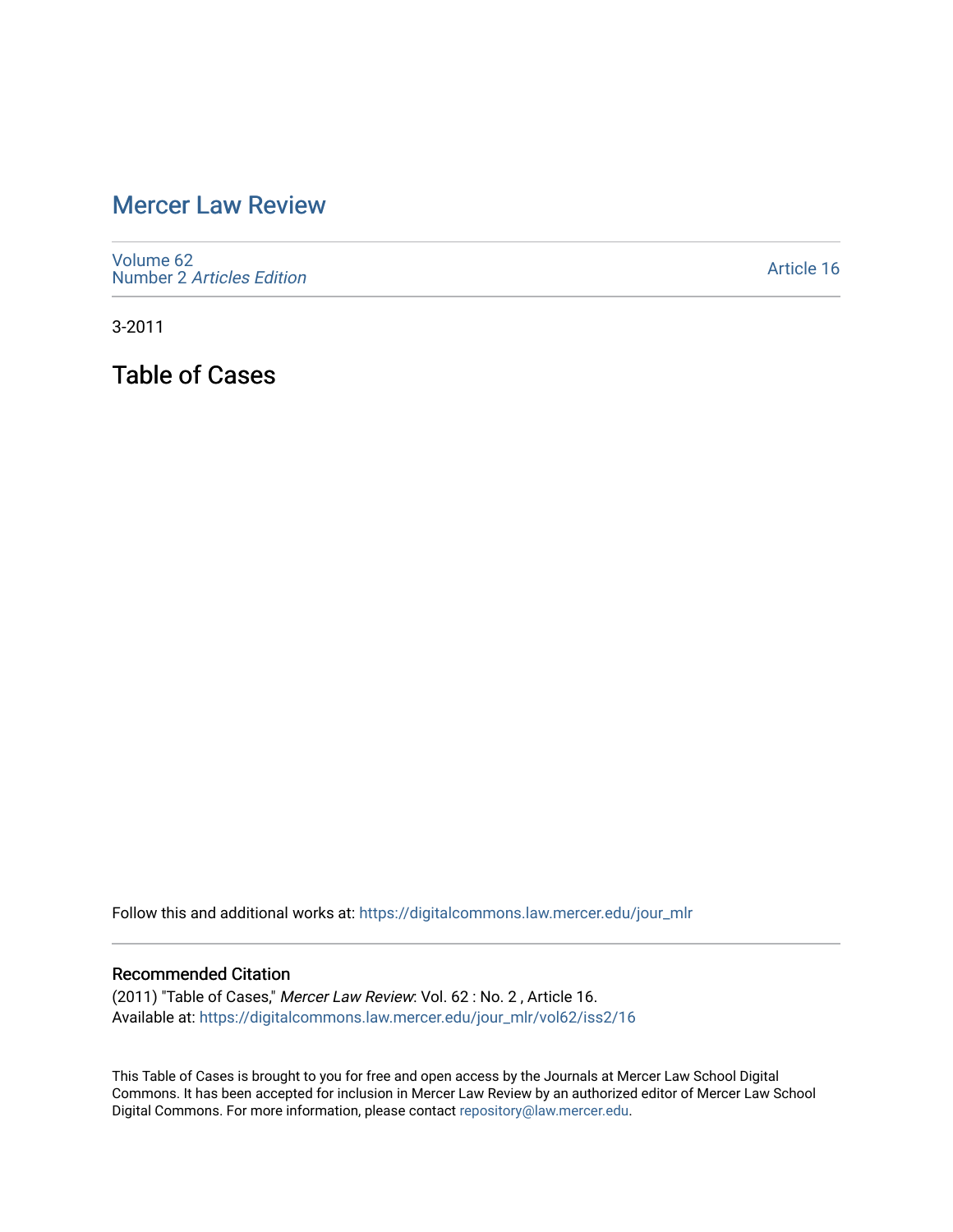## **Table of Cases**

- Abbott v. Abbott, **663**
- Alyeska Pipeline Service Co. v. Wilderness Society, 469
- Babbitt v. Sweet Home Chapter of Communities for a Great Oregon, **567**
- Baker v. Carr, 648
- Banks v. Manchester, **531**
- Bethel School District No. 403 *v.* Fraser, 409, 415, 428, 445
- BMW v. Gore, 462
- Boghos v. Certain Underwriters of Lloyd's of London, 512
- Boos v. Barry, 430, **692**
- Bremen v. Zapata Off-shore Co., **510**
- Brown v. Board of Education, 419
- Brown v. Eckes, 548
- Bush v. Gore, 648
- Central Hudson Gas **&** Electric Corp. v. In re Irons, **690** Public Service Commission, **693**
- Chaplinsky v. New Hampshire, 444
- Connecticut Bar Ass'n v. United States, **691**
- Conrad, Rubin **&** Lesser v. Pender, **696**
- Cornelius v. **NAACP** Legal Defense **&** Educational Fund, Inc., 410
- Croll v. Croll, **666**
- DeShaney v. Winnebago County Department of Social Services, 435
- Doe v. Bellefonte Area School District, 438
- Doe v. New York City Department of Social Services, 435
- Doe ex. rel. **A.N.** v. East Haven Board of Education, 438
- Dolan v. City of Tigard, **603**
- Doninger v. Niehoff, 432, 445
- Echevarrieta v. City of Rancho Palos Verdes, 599
- Ensco International, Inc. v. Certain Underwriters at Lloyd's, **503, 511, 512, 515, 516**
- Fawcett v. McRoberts, 674
- **FCC** v. Pacifica Foundation, 410
- Fitzgerald v. Barnstable School Committee, 434
- Florida ex rel. Bondi v. **U.S.** Department of Health **&** Human Services, **606, 616, 639**
- Florida v. **HHS, 607**
- Furnes v. Reeves, 674
- Gonzalez v. Gutierrez, 674
- Gonzales v. Raich, **612, 613, 619, 620, 653,** 654
- Harper v. Poway Unified School District, 416, 428, 443
- Hazelwood School District v. Kuhlmeier, 411, 415, 428, 446
- Heart of Atlanta Motel, Inc. v. United States, **620, 621**
- Helvering v. Davis, **625,** 645
- Hersh v. United States, **689**
- In re Attorneys at Law **&** Debt Relief Agencies, **689**
- 
- In re R.M.J., **693**
- In re Robinson, **690**
- In re Texas Eastern Transmission Corp., **507**
- Johanns v. Livestock Marketing Ass'n, **621, 653**
- Katzenbach v. McClung, **620, 621**
- L.R. ex rel. D.R. v. Middle Bucks Area Vocational Technical School, 436
- Leovy v. United States, **555, 595**
- Lucas v. South Carolina Coastal Council, **570**
- Lynch v. Donnelly, 428
- McCulloch v. Maryland, **616, 631**
- McDermott International, Inc. v. Lloyds Underwriters of London, 504, **511, 512, 515, 516**
- Milavetz, Gallop **&** Milavetz, P.A. v. United States, **685**
- Mitsubishi Motors Corp. v. Soler Chrysler-Plymouth, Inc., **510**
- Morse v. Frederick, 421, 432, 442
- Mugler v. Kansas, **557, 570**
- New York v. United States, **631**
- Newman v. Piggie Park Enterprises, Inc., 471